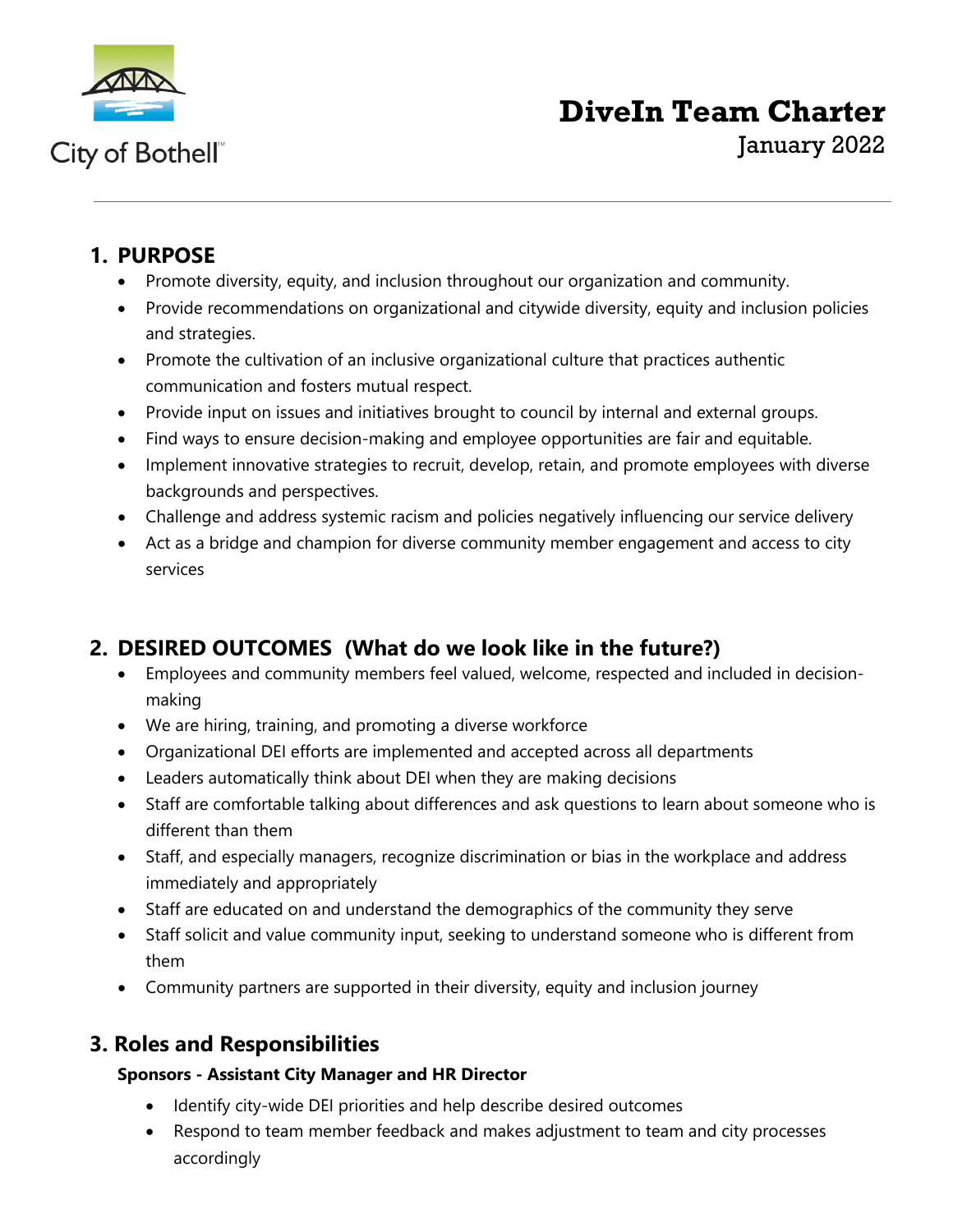- Ensure team is equipped with training and resources necessary to fulfill roles
- Ensure team needs are addressed and met in biennial budget
- Work closely with DiveIn Leadership Committee and provides guidance, tips and coaching only when needed
- Act as liaisons to Executive Leadership Team and City Council
- Approve team charter and provide guidance for team workplan

#### **Individual Team Members**

- Serve 12-month terms, with no limit to the number of terms a member can serve
- Volunteer for sub-committees or projects
- Act as liaison between DiveIn Team and their respective departments
- Communicate to their respective teams and/or departments about the team objectives and upcoming activities of the DiveIn Team
- Attend monthly meetings
- Respond in a timely manner to requests for information or assistance
- Share experiences in subject matter in support of DEI
- Show support for committee activities and events
- Join a sub-committee and meet with their subcommittee outside of Dive-in Team meetings as needed

#### *Committees*

#### **Leadership Committee**

- Leads administrative functions of team, including management of shared document library and Teams, schedules meetings and updates charter and workplan each year
- Research other DEI Initiatives
- Represent Bothell Regionally at DEI forums
- Ensure any department without a Diveln Team member has a member assigned to be their liaison or department director receives information and tasks
- Assist and/or fill in on other Team committees to provide guidance and support with their goals and tasks as well as providing direct engagement with the Leadership Committee as a whole
- Ensures changes in membership are determined by the end of the calendar year
- Appoint DiveIn Team member(s) to serve as liaisons for city-wide DEI advisory committee

#### **Training Committee**

• Make recommendations for recurring staff curriculum and training; this may include outside instructors, or, eventually, attending "Train the trainer" courses to teach staff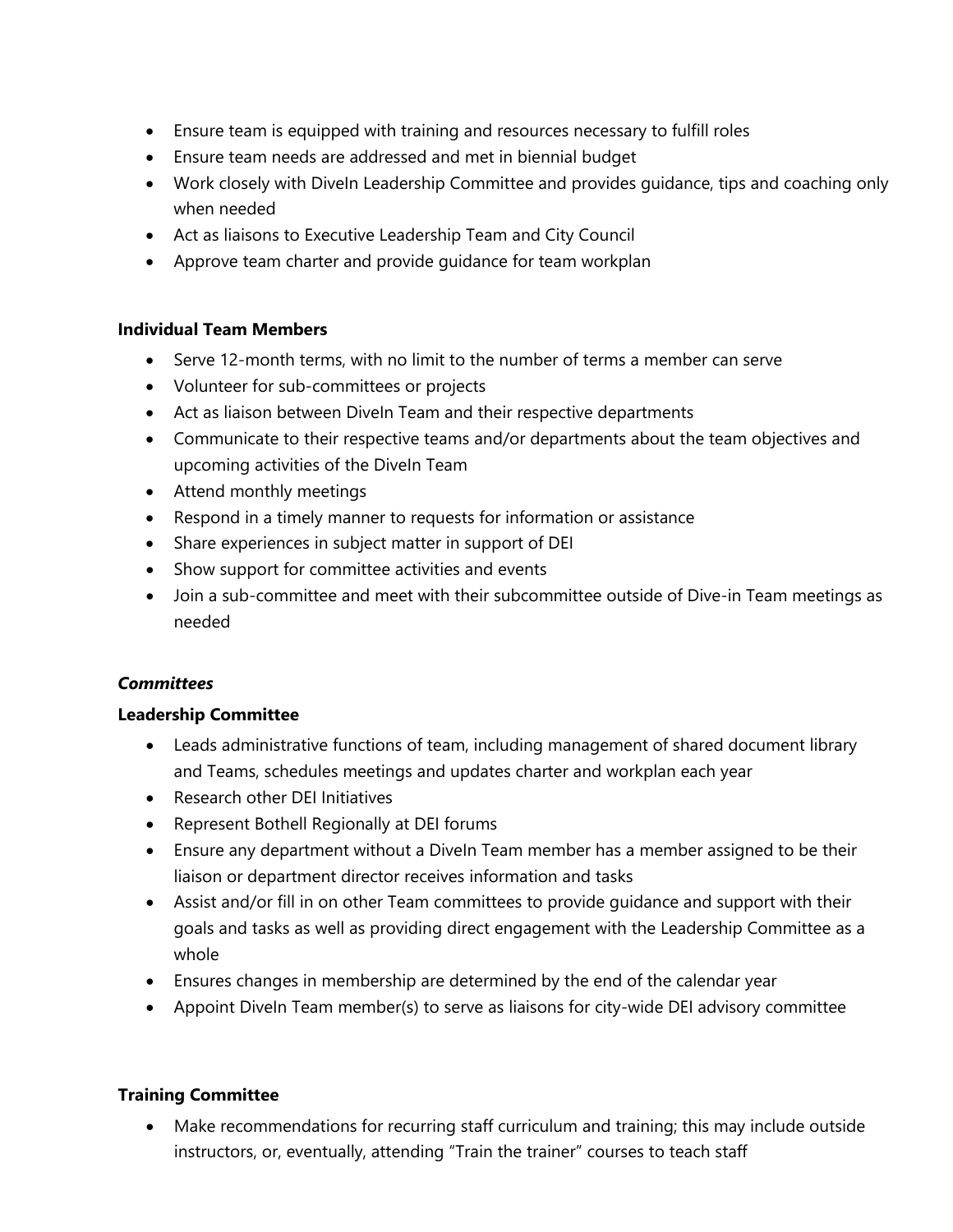- Identify gaps in race relations, bias, discrimination, or cultural competencies and recommend training
- Develop and implement recurring training topics for management

#### **Cultural Education Committee**

- Develop fun and engaging events or forums for multi-cultural education and celebrations
- Produce annual recognition calendar and proclamation schedule
- Coordinate with community engagement committee for public participation

#### **Community Engagement**

- Act as bridge and champion for diverse community member engagement and access to city services
- Use current community demographics to guide team efforts, ensuring current demographics are incorporated into staff education
- Research and help maintain stakeholder contact data and routinely check in with key stakeholders

### **4. Milestones and Check Ins**

- Team provides update to ELT at least once per year
- Team produces Annual Recognition and Proclamation Calendar before January 1st of each year

## **5. Ground Rules**

- Show up and participate! Everyone has amazing input and insight. Weigh in.
- Understand that we all work together and what is best for our Bothell community comes first
- Engage in productive discussions, but be respectful, professional and courteous.
- Be open to different thoughts, perspectives and ideas
- Try not to take things personal! We serve our community and assume that everyone works to that end.
- Show grace for others as we discuss difficult topics, personal identifiers, words, and phrases. In our zeal to accommodate our community and diversity, do not assume everyone knows the politically correct term or name.

## **What does our team work on in 2022?**

- Coordinate with external DEI consultant to deliver:
	- $\checkmark$  Diversity and implicit bias training for leadership and City Council
	- $\checkmark$  Organizational equity needs assessment
	- $\checkmark$  Racial equity plan
- Identify facilitator/trainers, research and offer specialized DEI and facilitation training as desired and as schedules and resources permit